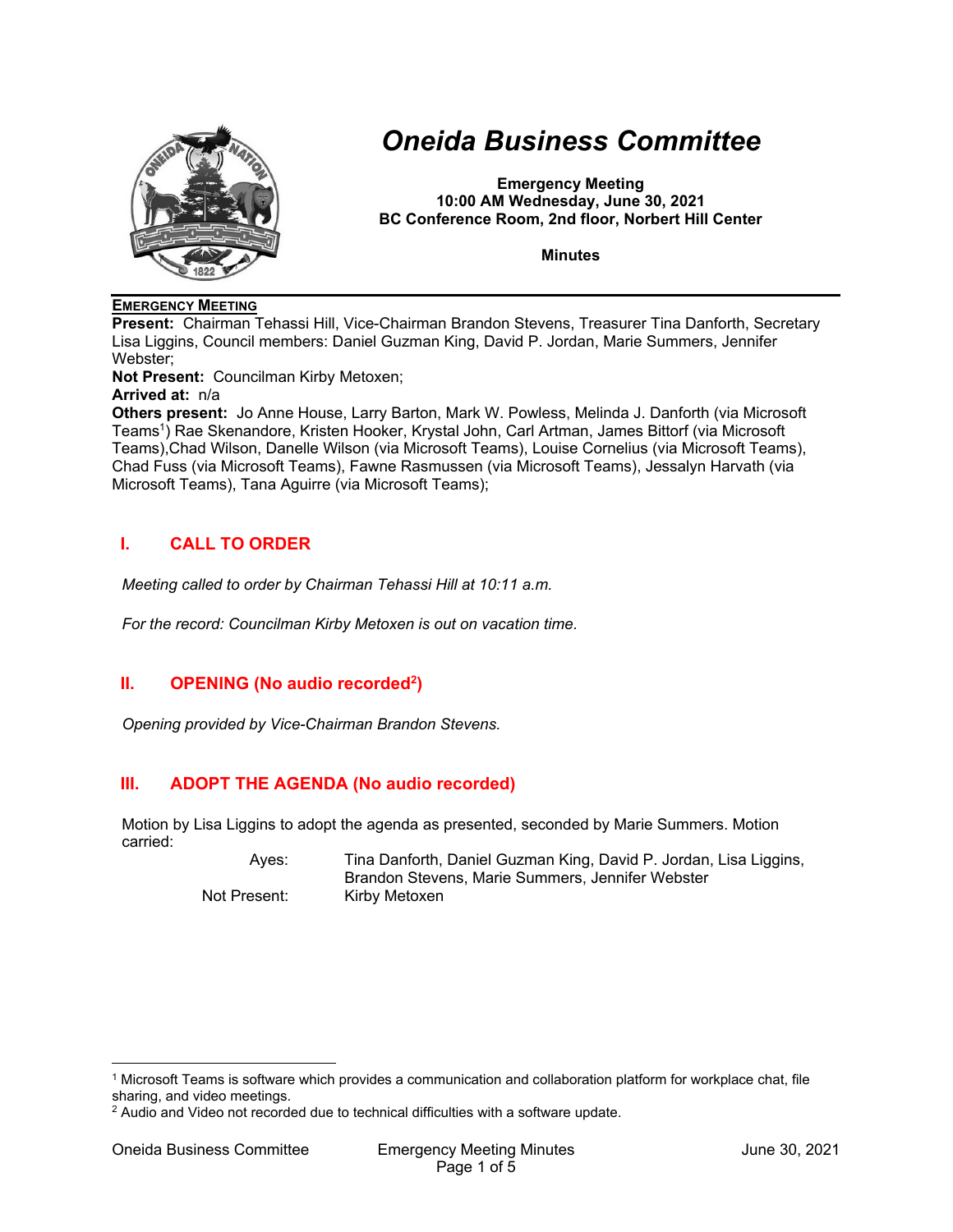#### **IV. RESOLUTIONS**

**A. Adopt resolution entitled Adoption of the Oneida Nation Employee Vaccination Incentive Plan for Employees who are not Oneida Nation Members (No audio recorded)** 

Sponsor: Melinda J. Danforth, Director/Intergovernmental Affairs

Motion by Lisa Liggins to adopt resolution 06-30-21-A Adoption of the Oneida Nation Employee Vaccination Incentive Plan for Employees who are not Oneida Nation Members, seconded by Marie Summers. Motion carried:

| Aves:        | Tina Danforth, David P. Jordan, Lisa Liggins, Brandon Stevens, Marie |
|--------------|----------------------------------------------------------------------|
|              | Summers, Jennifer Webster                                            |
| Opposed:     | Daniel Guzman King                                                   |
| Not Present: | Kirby Metoxen                                                        |

**B. Consider resolution regarding Direct Membership Assistance in accordance the project approval process in resolution BC-06-09-21-B (No audio recorded)**  Sponsor: Mark W. Powless, General Manager

Motion by Lisa Liggins to adopt resolution 06-30-21-B Adoption of Direct Membership Assistance Payments Utilizing American Rescue Plan Act of 2021 Federal Relief Funds, seconded by Marie Summers. Motion carried:

| David P. Jordan, Lisa Liggins, Brandon Stevens, Marie Summers, |
|----------------------------------------------------------------|
| Jennifer Webster                                               |
| Daniel Guzman King                                             |
| Tina Danforth                                                  |
| Kirby Metoxen                                                  |
|                                                                |

**C. Consider resolution regarding Membership Vaccination Incentive in accordance the project approval process in resolution BC-06-09-21-B (00:00:013)**  Sponsor: Mark W. Powless, General Manager

Motion by Lisa Liggins to adopt resolution 06-30-21-C Adoption of the Oneida Nation Vaccination Incentive Program for Oneida Nation Members, seconded by David P. Jordan. Motion carried:

| Aves:        | David P. Jordan, Lisa Liggins, Brandon Stevens, Marie Summers,<br>Jennifer Webster |
|--------------|------------------------------------------------------------------------------------|
| Opposed:     | Daniel Guzman King                                                                 |
| Abstained:   | Tina Danforth                                                                      |
| Not Present: | Kirby Metoxen                                                                      |

*For the record: Treasurer Tina Danforth stated I'm just not sure that I fully understand the procedural end of this and I think people also need to know another highlight that wasn't mentioned is the project begins July 1st and ends September 30th, so people need to know that. Because if we don't tell them, they don't see what we see in front of us. I just want that to be noted so thank you.* 

<sup>3</sup> Audio and Video restored.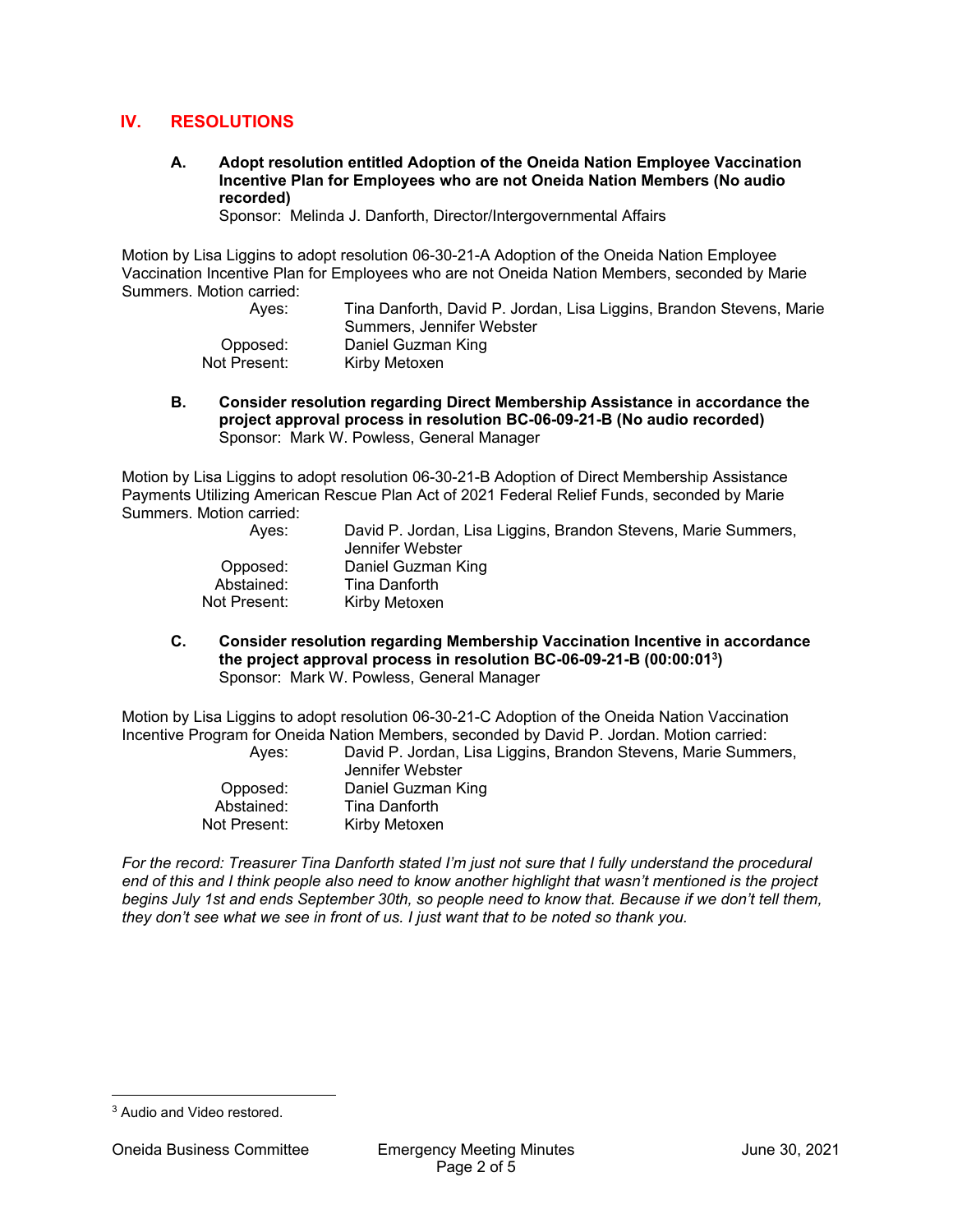## **V. GENERAL TRIBAL COUNCIL**

## **A. Approve two (2) actions to schedule special General Tribal Council meetings (00:06:14)**

Sponsor: Lisa Liggins, Secretary

Motion by Jennifer Webster to schedule a special GTC meeting on Tuesday, August 24, 2021 to address the carryover items from 2020 and identify Thursday, August 26, 2021 as an alternate option in the event of conflicts at the venue, seconded by Marie Summers. Motion carried:

Ayes: Tina Danforth, David P. Jordan, Lisa Liggins, Brandon Stevens, Marie Summers, Jennifer Webster Abstained: Daniel Guzman King Not Present: Kirby Metoxen

Motion by Jennifer Webster to schedule a special GTC meeting on September 30, 2021, to address the FY-2022 budget and identify Sunday, October 3, 2021, as an alternate option in the event of conflicts at the venue, seconded by Marie Summers. Motion carried:

| Aves:        | Tina Danforth, David P. Jordan, Lisa Liggins, Brandon Stevens, Marie<br>Summers, Jennifer Webster |
|--------------|---------------------------------------------------------------------------------------------------|
| Abstained:   | Daniel Guzman King                                                                                |
| Not Present: | Kirby Metoxen                                                                                     |

## **VI. EXECUTIVE SESSION (00:17:58)**

Motion by David P. Jordan to go into executive session at 10:36 a.m., seconded by Brandon Stevens. Motion carried:

 Ayes: Tina Danforth, Daniel Guzman King, David P. Jordan, Lisa Liggins, Brandon Stevens, Marie Summers, Jennifer Webster Not Present: Kirby Metoxen

Motion by Daniel Guzman King to come out of executive session at 11:55 p.m., seconded by Marie Summers. Motion carried:

| Ayes:        | Tina Danforth, Daniel Guzman King, David P. Jordan, Lisa Liggins, |
|--------------|-------------------------------------------------------------------|
|              | Brandon Stevens, Marie Summers, Jennifer Webster                  |
| Not Present: | Kirby Metoxen                                                     |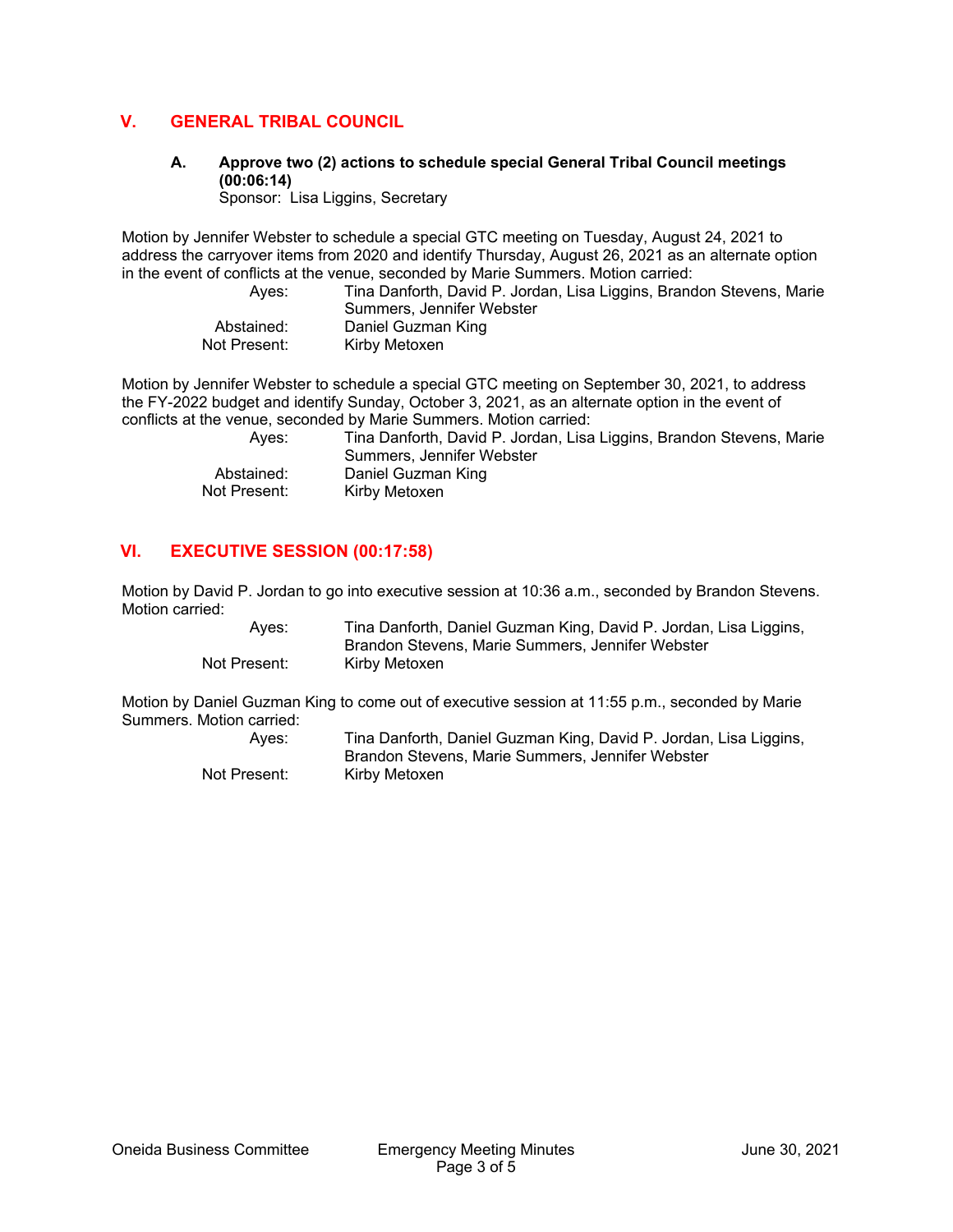#### **A. NEW BUSINESS**

## **1. Adopt resolution entitled Approving Third Amendment to the Oneida Nation & State of Wisconsin Gaming Compact of 1991 (00:18:33)**

Sponsor: Melinda J. Danforth, Director/Intergovernmental Affairs

Motion by Brandon Stevens to adopt resolution 06-30-21-D Approving Third Amendment to the Oneida Nation & State of Wisconsin Gaming Compact of 1991 and move to open session, seconded by Marie Summers. Motion carried:

| Ayes:        | Tina Danforth, Daniel Guzman King, David P. Jordan, Lisa Liggins, |
|--------------|-------------------------------------------------------------------|
|              | Brandon Stevens, Marie Summers, Jennifer Webster                  |
| Not Present: | Kirbv Metoxen                                                     |

Motion by Jennifer Webster to approve the July 1, 2021, letter to the Department of Interior and authorize the Chairman to sign the letter, seconded by David P. Jordan. Motion carried:

| Aves:        | Tina Danforth, Daniel Guzman King, David P. Jordan, Lisa Liggins, |
|--------------|-------------------------------------------------------------------|
|              | Brandon Stevens, Marie Summers, Jennifer Webster                  |
| Not Present: | Kirby Metoxen                                                     |

Motion by Lisa Liggins to accept the notice of the Oneida Gaming Minimum Internal Controls (OGMIC) for Sports Wagering Chapter 8 approved by the Oneida Gaming Commission (OGC) on June 28, 2021, and to direct notice to the OGC there are no requested revisions under §501.6-14(d) and noting they will be take effect upon publication of the Gaming compact amendment by the Department of Interior, seconded by Tina Danforth. Motion carried:

| Ayes:        | Tina Danforth, Daniel Guzman King, David P. Jordan, Lisa Liggins, |
|--------------|-------------------------------------------------------------------|
|              | Brandon Stevens, Marie Summers, Jennifer Webster                  |
| Not Present: | Kirby Metoxen                                                     |

Motion by Lisa Liggins to direct the Gaming General Manager to provide updates regarding the implementation of Sports Wagering on each regular Business Committee meeting agenda starting on July 14, 2021, seconded by David P. Jordan. Motion carried:

| Aves:        | Tina Danforth, Daniel Guzman King, David P. Jordan, Lisa Liggins,<br>Brandon Stevens, Marie Summers, Jennifer Webster |
|--------------|-----------------------------------------------------------------------------------------------------------------------|
| Not Present: | Kirby Metoxen                                                                                                         |

*For the record: Secretary Lisa Liggins stated I'd like to express my gratitude, on behalf of the Business Committee, to the negotiation team for their work on this initiative. The negotiation team was Chairman Tehassi Hill; Vice-Chairman Brandon Stevens; Gaming General Manager, Louise Cornelius; Gaming Assistant CFO, Chad Fuss; Assistant General Manager - Profits, Fawne Rasmussen; Bingo Director, Jessalyn Harvath; Deputy Chief Counsel, James Bittorf; Attorneys, Krystal John and Carl Artman; Intergovernmental Affairs Director , Melinda J. Danforth; Gaming Commission Chairman, currently Mark A. Powless Sr.; and Gaming Commission Attorney, William Cornelius. Again, Thank you.*